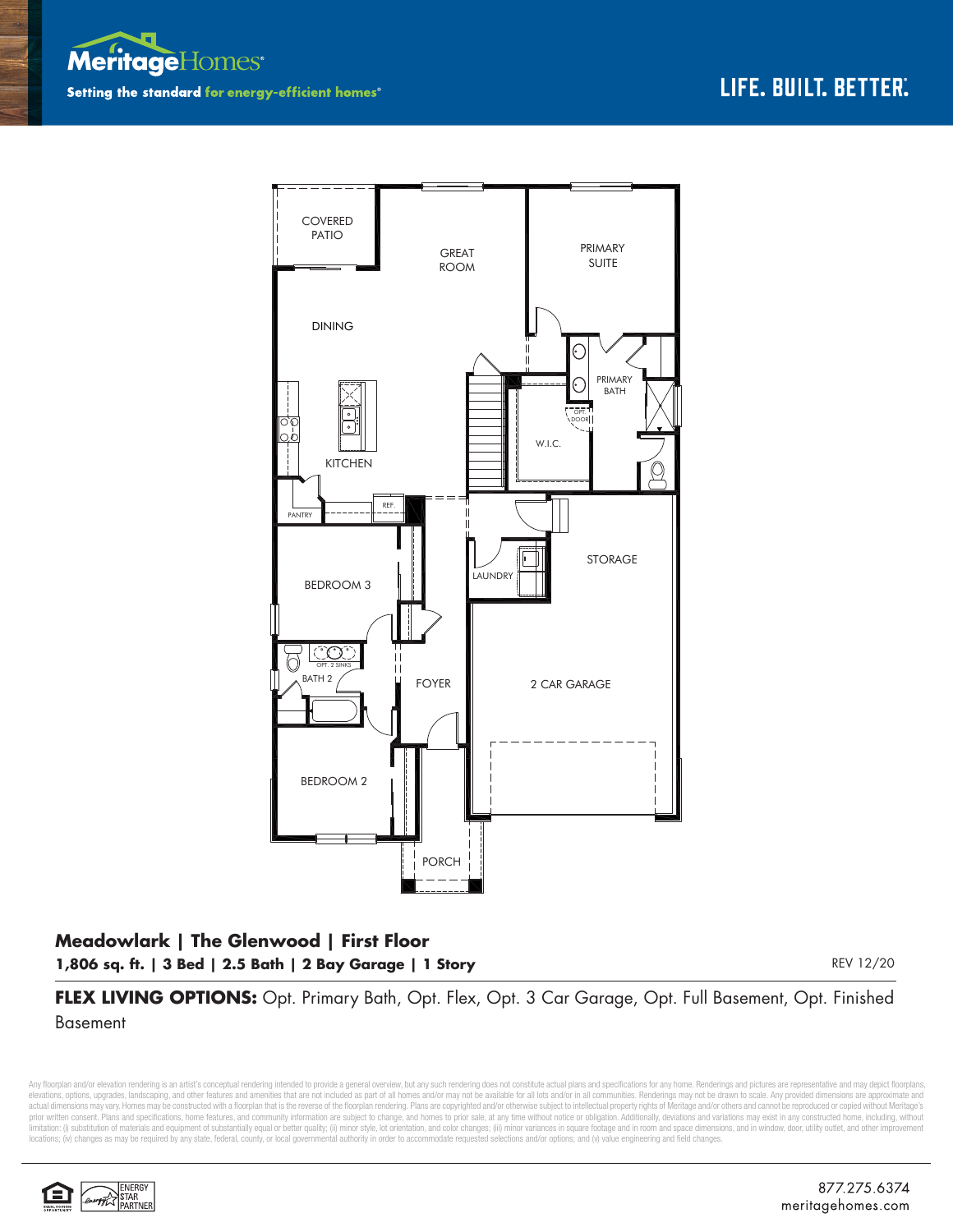



OPT. 3 CAR GARAGE

## **Meadowlark | The Glenwood | Options 1,806 sq. ft. | 3 Bed | 2.5 Bath | 2 Bay Garage | 1 Story**

**FLEX LIVING OPTIONS:** Opt. Primary Bath, Opt. Flex, Opt. 3 Car Garage, Opt. Full Basement, Opt. Finished Basement

Any floorplan and/or elevation rendering is an artist's conceptual rendering intended to provide a general overview, but any such rendering does not constitute actual plans and specifications for any home. Renderings and p elevations, options, upgrades, landscaping, and other features and amenities that are not included as part of all homes and/or may not be available for all lots and/or in all communities. Renderings may not be drawn to sca limitation: (i) substitution of materials and equipment of substantially equal or better quality; (ii) minor style, lot orientation, and color changes; (iii) minor variances in square footage and in room and space dimensio locations; (iv) changes as may be required by any state, federal, county, or local governmental authority in order to accommodate requested selections and/or options; and (v) value engineering and field changes.